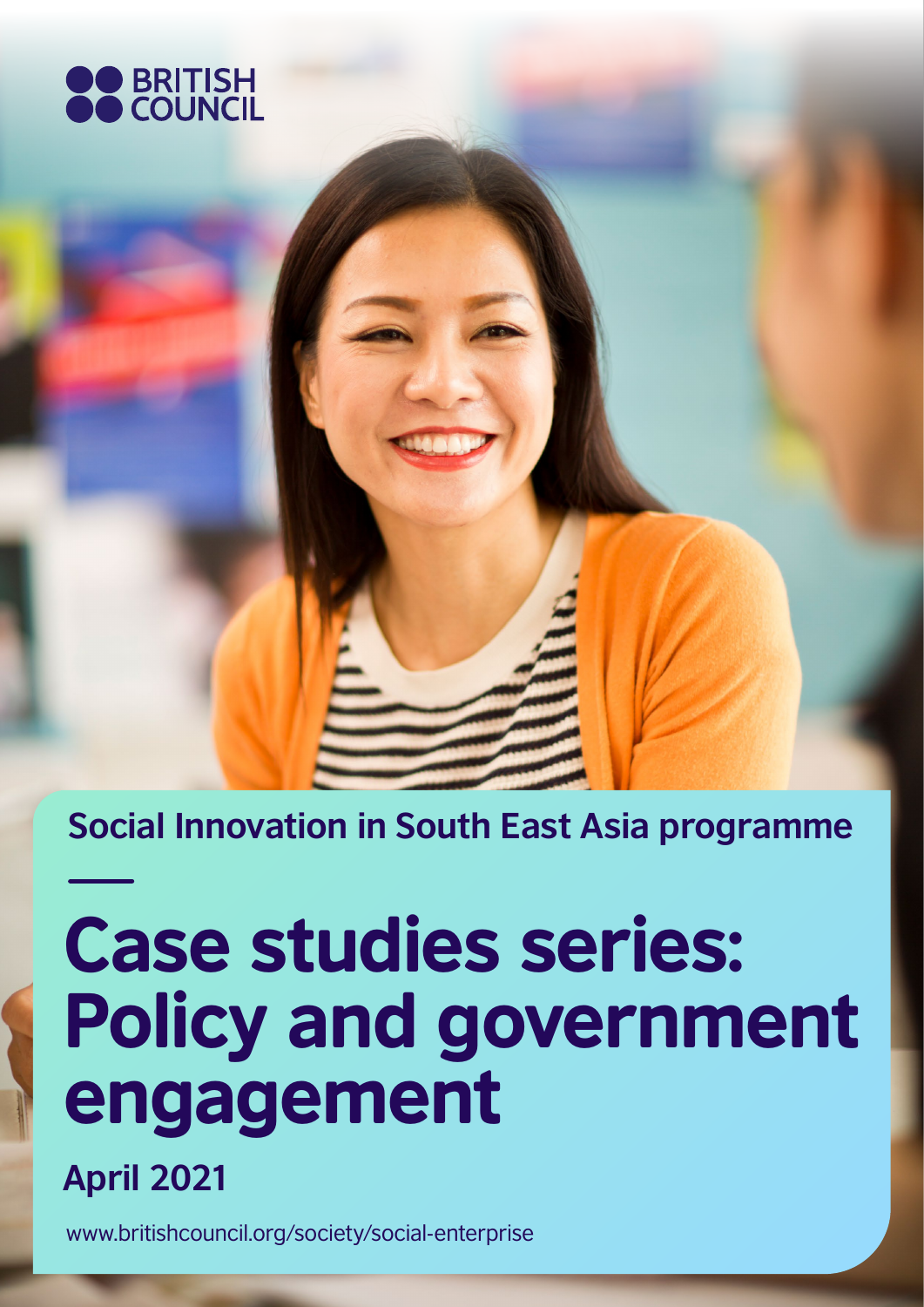## A blueprint for social enterprise in Malaysia

**A new national strategy to support social enterprises to thrive has been developed through a collaboration between the British Council, the United Nations Economic and Social Commission for Asia and the Pacific, and the Malaysian government. The UK's experiences have been key in informing the best route to take.** 

In 2019, there were high hopes for a new certification system in Malaysia. The [Social Enterprise Accreditation](https://central.mymagic.my/sea) [\(SE.A\) scheme](https://central.mymagic.my/sea) would, it was hoped, help organisations access support and opportunities so they could grow and have more impact. For instance, accredited social enterprises would find it easier to attract corporate buyers, and donors and investors would be able to claim tax deductions.

But the scheme includes some stringent requirements, and just a few hundred of the country's estimated 20,800 social enterprises have been able to complete the accreditation process.

Replacing this system with a more inclusive one was among the recommendations in a paper presented to the Ministry of Entrepreneur Development and Cooperatives

(MEDAC) in June 2020. Even if more organisations were to use the scheme, the authors of *Social Enterprise in Malaysia: Next Steps for Policy* warned, it would be 'costly and unwieldy' to implement.

That paper – a collaboration between the British Council, the [UN's Economic and Social Commission for Asia and the](https://www.unescap.org)  [Pacific \(ESCAP\)](https://www.unescap.org) and MEDAC – is now guiding the development of an ambitious national strategy, or blueprint, that will 'unleash social and environmental impact and stimulate economic growth through social entrepreneurship', says Sri Derwina Shaharuddin, Principal Assistant Secretary in the policy and strategic planning division at MEDAC.

Alongside seven other recommendations in the Next Steps paper, changes to the SE.A scheme are now being reviewed.

'We need to be more inclusive, especially because social enterprise is at a nascent stage here,' says Sri. 'We don't want policy to stifle the development of social enterprises.'

In practice, a broader definition would mean a raft of other entrepreneurial organisations that have a positive impact – inclusive businesses, co-operatives, non-governmental organisations and micro-businesses – could be categorised as social enterprises, and thus benefit from dedicated training, support and funding.

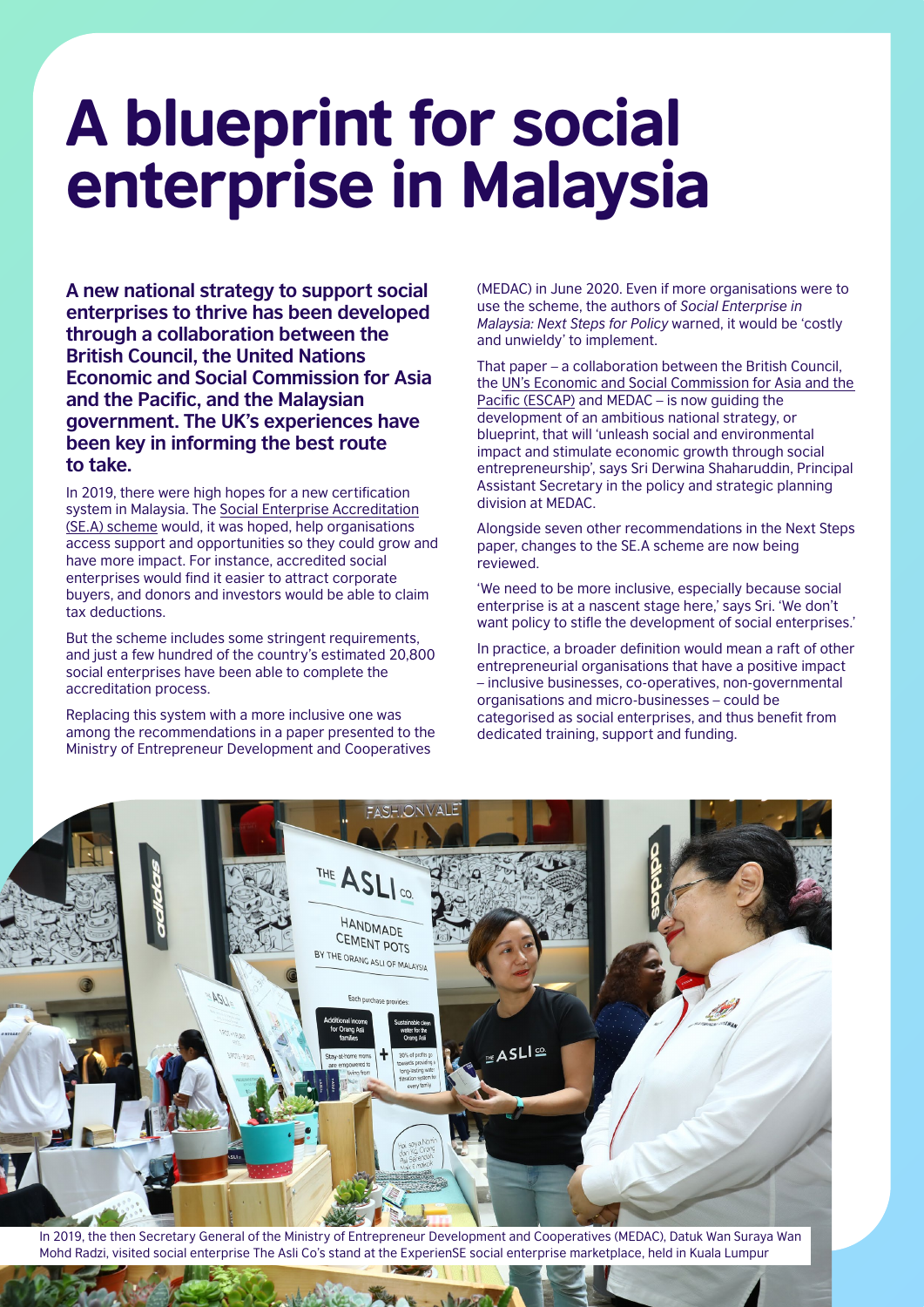

#### **Malaysian social enterprise landscape**

Only just over 300 social enterprises are registered under Malaysia's current accreditation scheme out of possibly tens of thousands of entrepreneurial organisations that could have a positive impact on the country's social and environmental challenges (Graphic from *Social Enterprise in Malaysia: Next Steps* 

*\**estimate from the *State of Social Enterprise* 

**Registered social enterprises**  (303 organisations)

#### **Trial and error**

The *Next Steps for Policy* recommendations, which also benefited from input from membership body Social Enterprise UK, drew heavily on the UK's 20 or so years of experience in this field, including specific policies like the Scottish government's social enterprise strategy.

'If you want to learn more about social enterprise, the UK is the country we look up to,' Sri says.

Tristan Ace, who until recently led the British Council's work in social enterprise and inclusive economies in Asia, points out that it is not that the UK is necessarily 'the most mature' ecosystem. Rather, it's that so many paths have been explored there – successfully or not.

'If you're trying something new in Asia, it's likely that someone in the UK has tried it too and can tell you about it,' he says.

Malaysia's government is not a total newcomer to this field. The government agency MaGIC, the [Malaysian Global](https://www.mymagic.my) [Innovation & Creativity Centre](https://www.mymagic.my), was formed in 2014, and published a social enterprise blueprint for 2015-18. But before 2018, entrepreneurship was not core to government policy.

Things took a step forward when the Ministry of Entrepreneurship Development (MEDAC's predecessor) was created in mid-2018. Shortly afterwards, the British Council met the minister and highlighted its work with social enterprises. After gaining the minister's buy-in, the British Council began a formal collaboration with the Malaysian government and played a key role in pushing social enterprise up the agenda.

In mid-2019, the ministry published the *[National](https://www.medac.gov.my/admin/files/med/image/portal/NEP2030-Final.pdf) [Entrepreneurship Policy 2030](https://www.medac.gov.my/admin/files/med/image/portal/NEP2030-Final.pdf)*, setting out ambitions for Malaysia to become 'an outstanding entrepreneurial nation' – and specifically mentioning social enterprise.

'Malaysia has identified social entrepreneurship and cooperatives as the platform that will move forward the nation's inclusive socio-economic development agenda,' says Sri.

The British Council's partnership with the Malaysian government really took off after the publication of the *[State of Social Enterprise in Malaysia](https://www.britishcouncil.org/sites/default/files/the_state_of_social_enterprise_in_malaysia_british_council_low_res.pdf)* report in early 2019 (another British Council, United Nations ESCAP and MEDAC collaboration with input from Social Enterprise UK).

Its 'vast experience and vast network' made the British Council the 'perfect strategic partner', says Sri.

**If you're trying<br>something new in Asia, If you're trying** it's likely that someone in the UK has tried it too and can tell you about it '